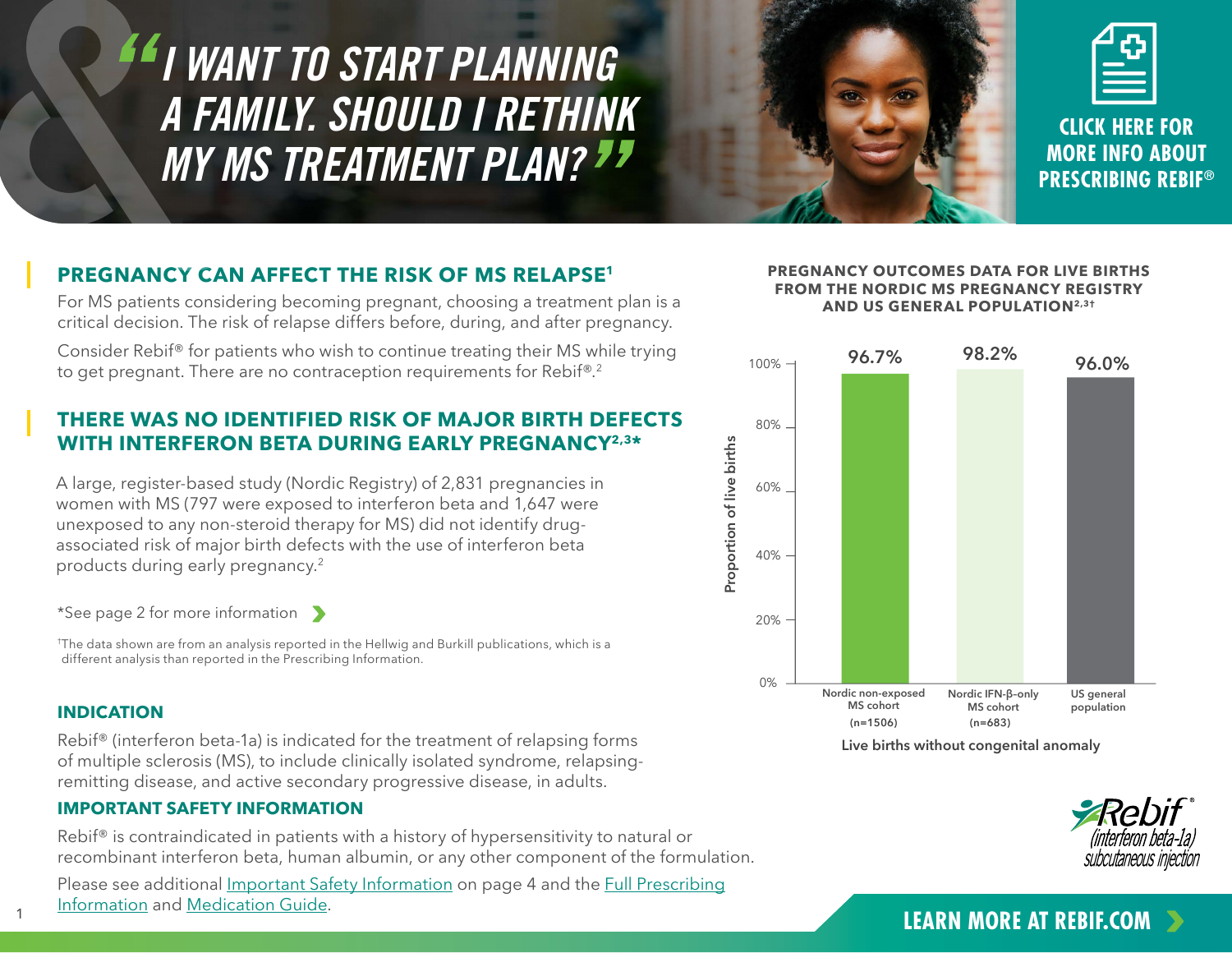# <span id="page-1-0"></span>**ADDITIONAL PREGNANCY STUDY INFORMATION**

### **Outcomes regarding the risk of low birth weight or miscarriage with the use of interferon beta products in pregnancy have been inconsistent2**

- Two small cohort studies suggested a decrease in mean birth weight. This finding was not confirmed in larger observational studies
- Two small cohort studies observed increased prevalence of miscarriage, which was only statistically significant in one study. Most studies enrolled patients in later pregnancy, which made it difficult to ascertain the true percentage of miscarriages
- One small cohort study observed a significantly increased risk of pre-term birth

In an animal study, no adverse effects on embryo fetal development were observed; however, the possibility of adverse effects cannot be ruled out because of the small number of animals tested (6 per dose group at each developmental period).



**PREGNANCY AND LACTATION LABELING RULE (PLLR): The PLLR requires changes to the content and reformatting of information presented in prescription drug labeling. The PLLR removes pregnancy letter categories (A, B, C, D, and X). The PLLR requires a label update to reflect the risks of a product to pregnancy. To provide more meaningful information for clinicians, these updates are designed to assist healthcare providers in assessing benefit versus risk and in subsequent counseling of pregnant and nursing women.**

**Key Rebif® PI updates include:**

- **Removal of category C designation**
- **• Inclusion of a large, register-based study, as well as other previously published studies**
- **Inclusion of human data regarding lactation, birth defects, and miscarriage**

## **IMPORTANT SAFETY INFORMATION (CONT'D)**

Rebif<sup>®</sup> should be used with caution in patients with depression, a condition that is common in people with multiple sclerosis. Depression, suicidal ideation, and suicide attempts have been reported to occur with increased frequency in patients receiving interferon compounds, including Rebif®.

Please see additional [Important Safety Information](#page-3-0) on page 4 and the [Full Prescribing](https://www.emdserono.com/us-en/pi/rebif-pi.pdf) [Information](https://www.emdserono.com/us-en/pi/rebif-pi.pdf) and [Medication Guide.](https://www.emdserono.com/us-en/pi/rebif-medguide.pdf)  2 **[LEARN MORE AT REBIF.COM](https://www.rebif.com/hcp/home/family-planning.html)** 



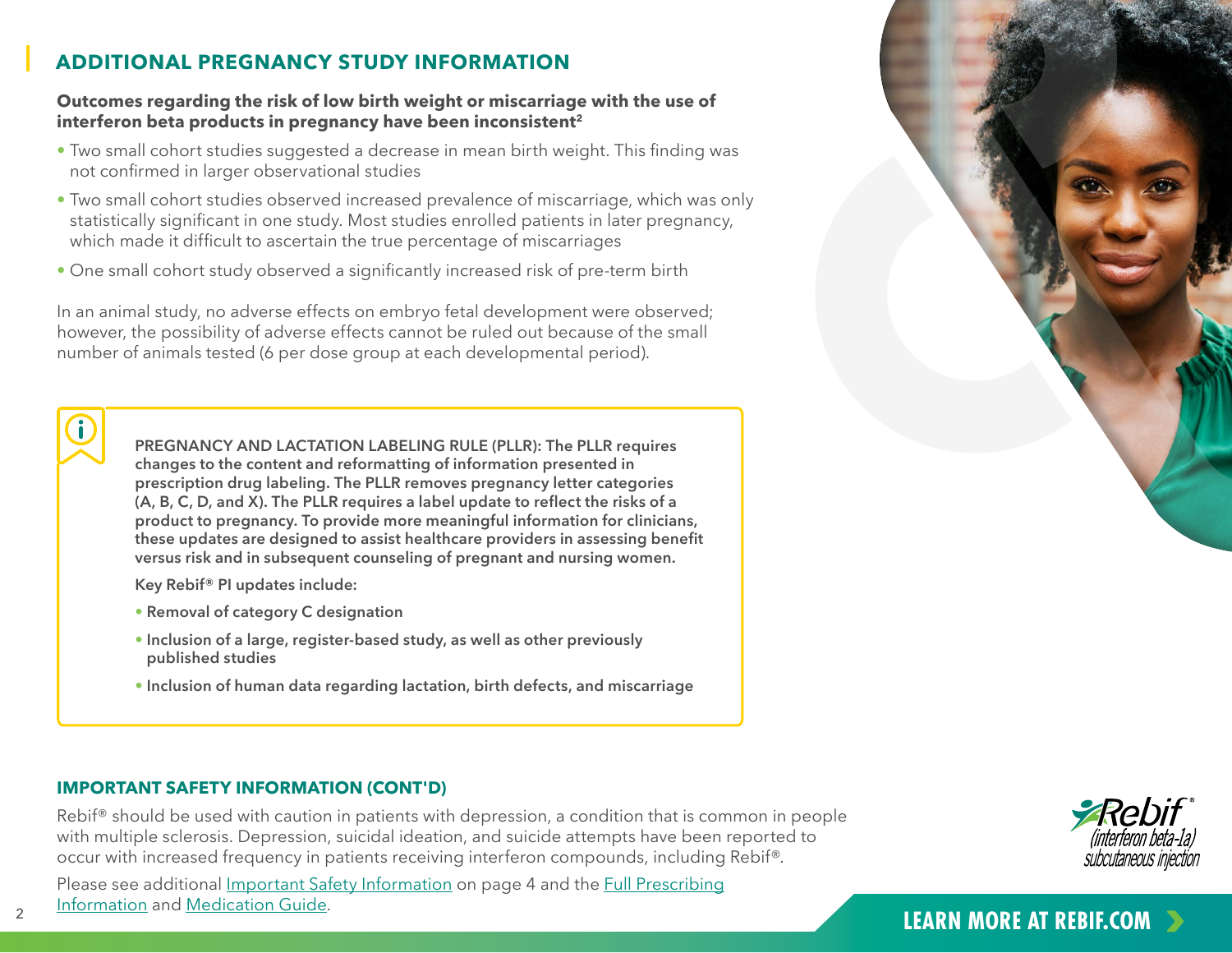# **TREATMENT AFTER PREGNANCY**

As you consider starting or restarting treatment after a patient's pregnancy, keep in mind the potential increased risk of relapses in the postpartum phase.<sup>1</sup>

# **TRANSFER OF IFN-β INTO BREAST MILK**

**Limited published literature has described the presence of interferon beta-1a products in human milk at low levels. There is no data on the effects of interferon beta-1a on milk production.<sup>2</sup>** 



Interferons (IFNs) are large (22,500 Da) polar molecules that are highly bound to lymphocytes and other immune cells suggesting that they do not readily pass into breast milk $4,5$ 



Interferons exhibit poor oral absorption<sup>6</sup>

**The developmental and health benefits of breastfeeding should be considered along with the mother's clinical need for Rebif® and any potential adverse effects on the breastfed child from Rebif® or from the underlying maternal condition.2**

## **IMPORTANT SAFETY INFORMATION (CONT'D)**

Severe liver injury, including some cases of hepatic failure requiring liver transplantation, has been reported rarely in patients taking Rebif®. The potential for liver injury should be considered when used in combination with other products associated with liver injury. Monitor liver function tests and patients for signs and symptoms of hepatic injury. Consider discontinuing Rebif® if hepatic injury occurs.

Please see additional [Important Safety Information](#page-3-0) on page 4 and the [Full Prescribing](https://www.emdserono.com/us-en/pi/rebif-pi.pdf) [Information](https://www.emdserono.com/us-en/pi/rebif-pi.pdf) and [Medication Guide.](https://www.emdserono.com/us-en/pi/rebif-medguide.pdf)  **EXAMPLE AT REBIF.COM**